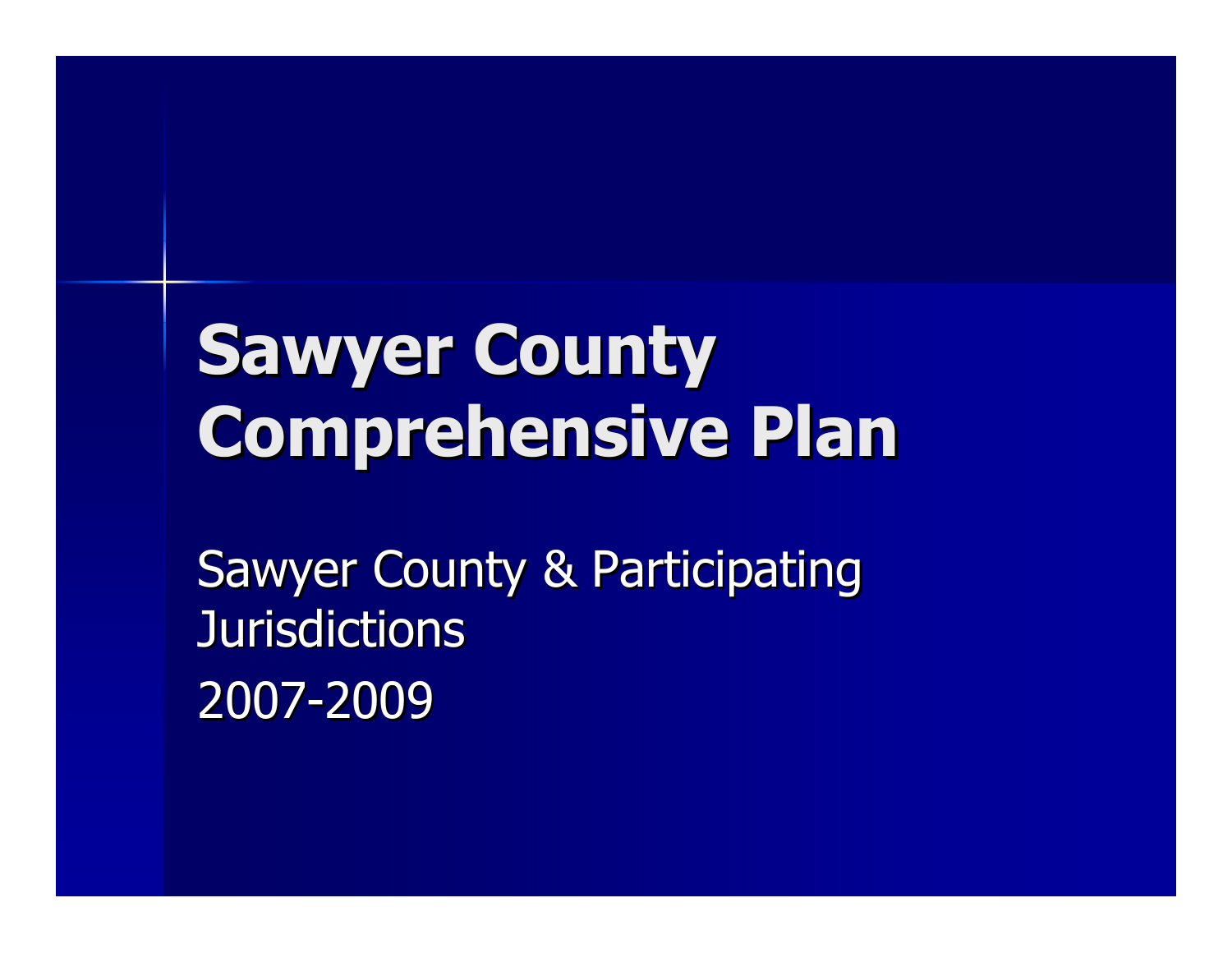### Grant Award Process

 $\blacksquare$  Nov 2006 Application Submitted $\blacksquare$  2007  $\mathcal{L}_{\mathcal{A}}$  Application Awarded**Sawyer County**  Towns of Hunter, Hayward, Round Lake Towns of Draper, Meteor, Radisson, Winter  $\mathbb{R}^2$  Adopted Comp Plans Towns of Bass Lake, Edgewater, Hayward, Sand Lake, Spider Lake■ LCO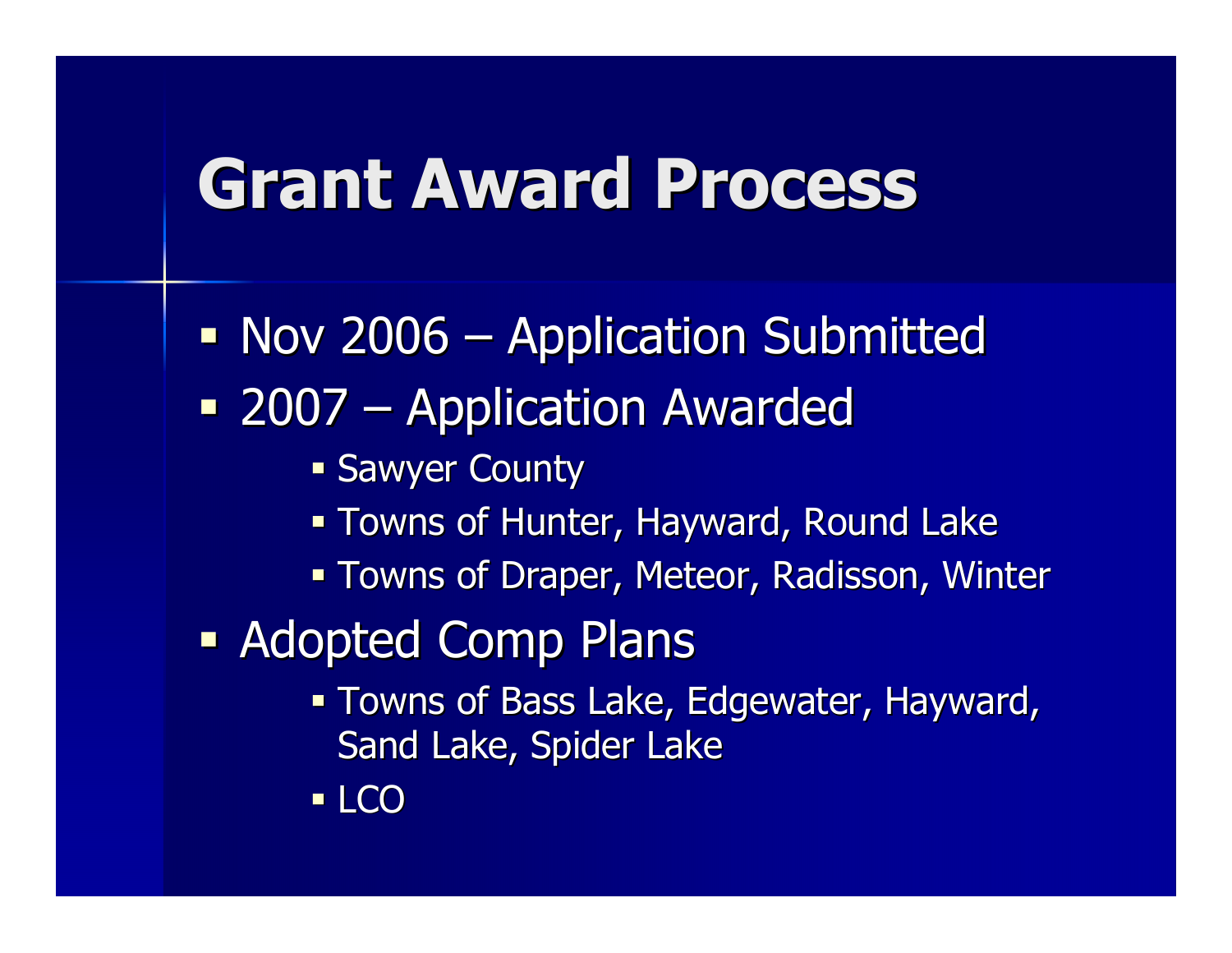### County Responsibility

 $\mathbb{R}^2$ **Grant Award totaling \$120,000 for all** participating jurisdictions (\$30,000 targeted to county)

 $\mathbb{R}^2$ **- Sawyer County Fiscal Manager** 

 $\mathbb{R}^2$ **- Countywide Coordination**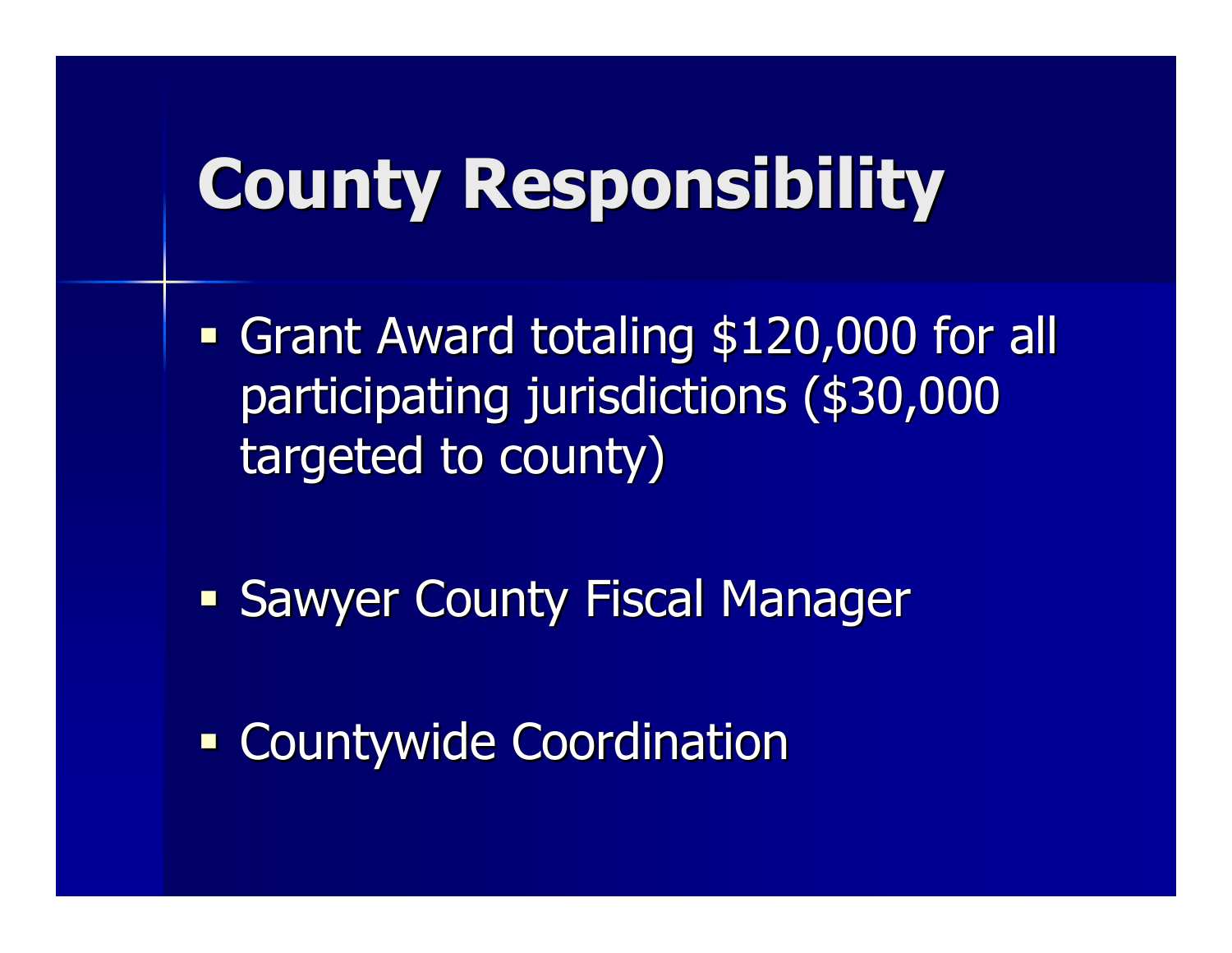-66.1001 Comprehensive Planning

-Beginning on January 1, 2010, if a local governmental unit engages in any of the following actions, those actions shall be consistent with that local governmental unit's comprehensive plan: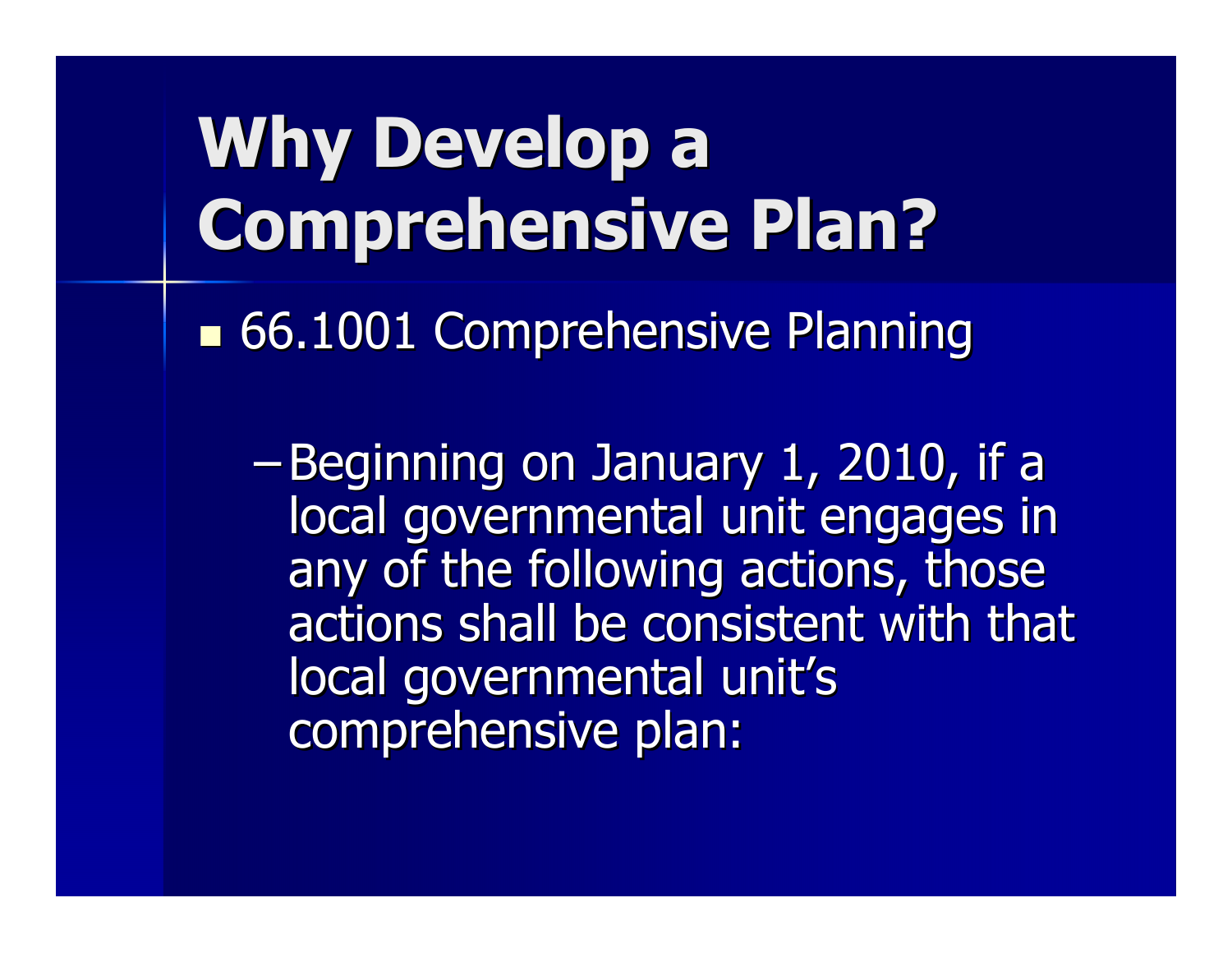-**E** Actions necessary for consistency:

Official mapping established or amended under s. 62.23(6)

**Local subdivision regulation under s.** 236.45 or 236.46

County zoning ordinance enacted or amended s. 59.69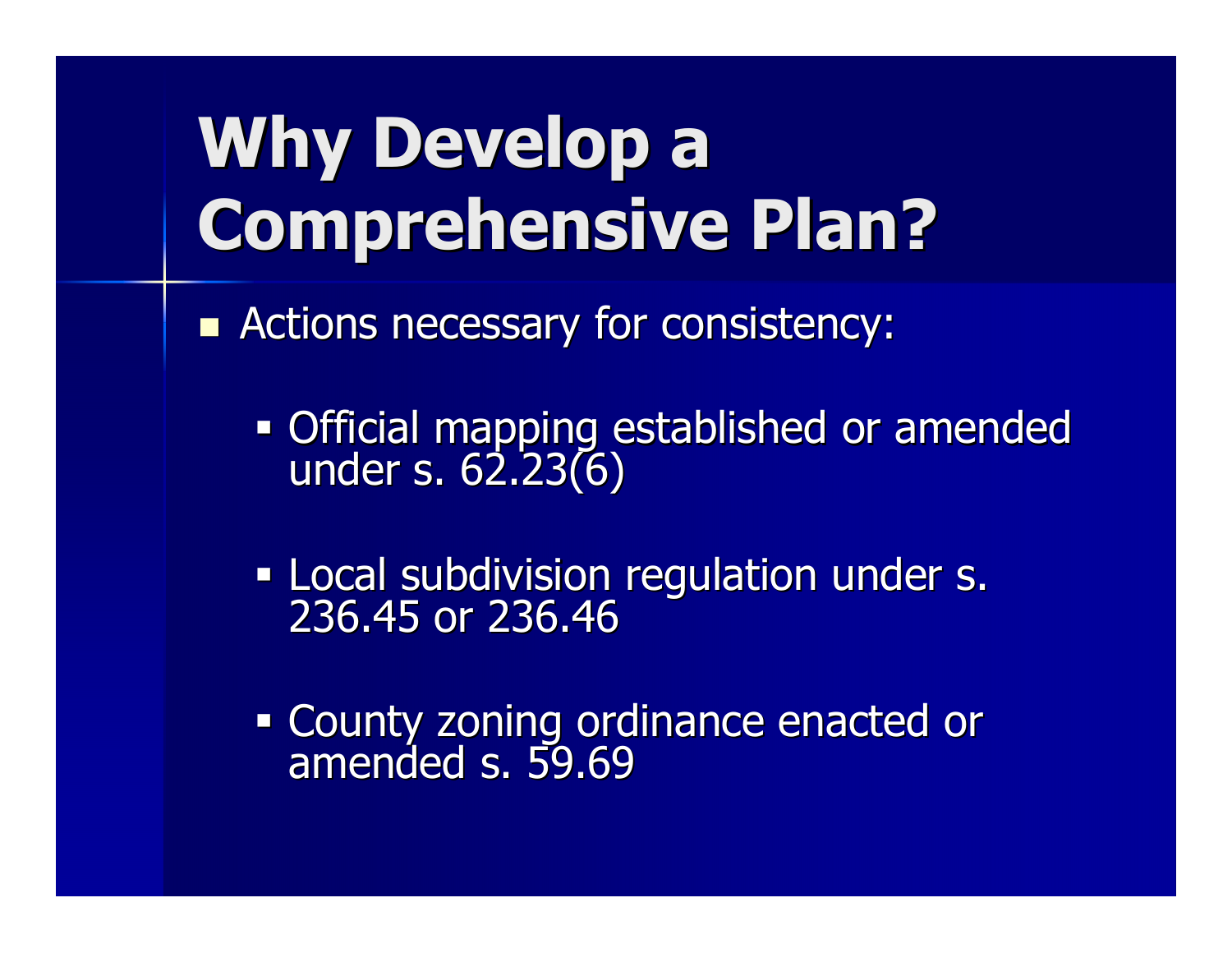**City of village zoning ordinances enacted** or amended under s. 62.23(7)

**Town zoning ordinances enacted or <b>The Senacted** or amended under s. 60.61 or 60.62

**Example 20 September 20 and 20 September 10 April 10 September 20 April 10 April 20 April 20 April 20 April 20** shorelands under s. 59.692, 61.351 or 62.231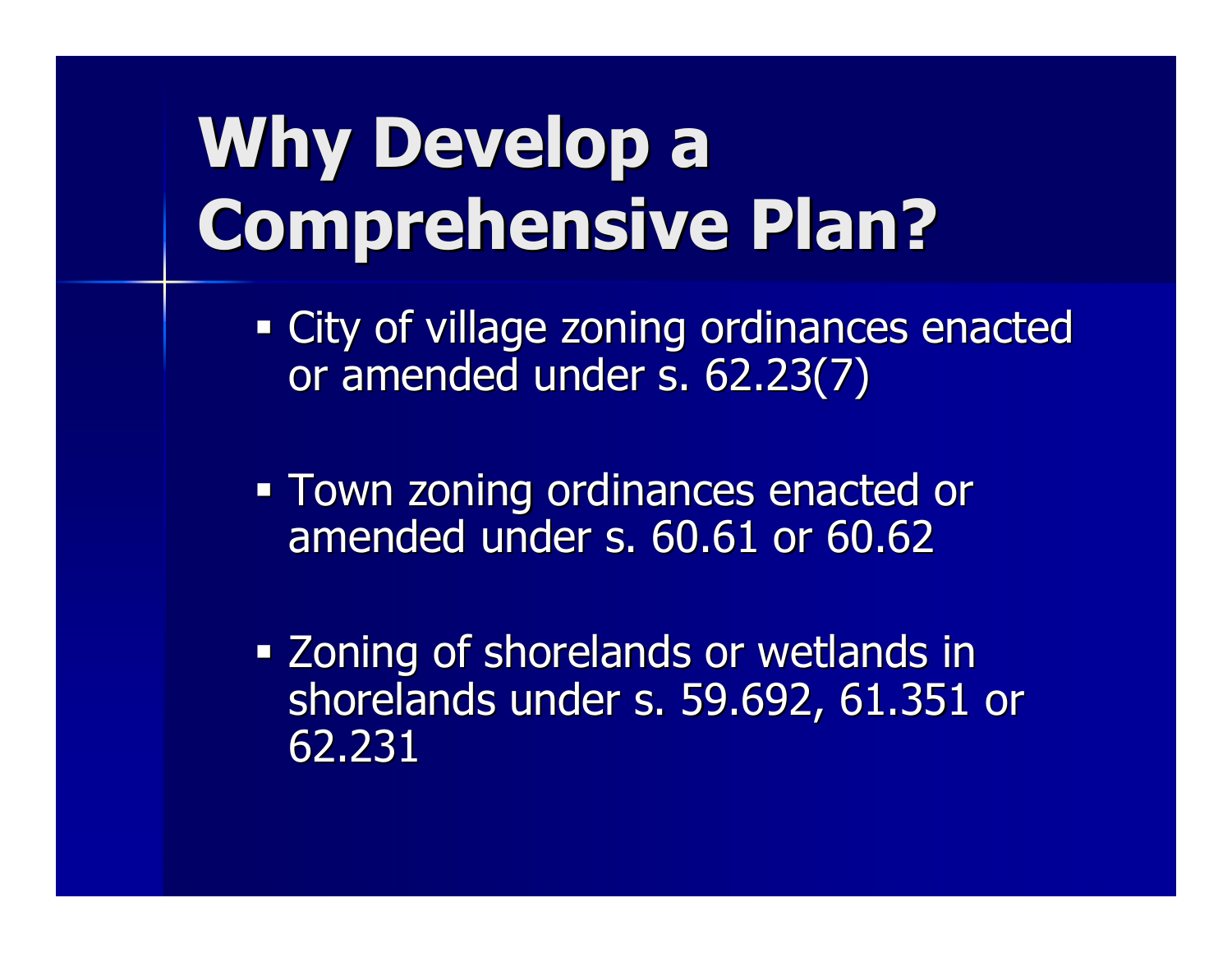### -■ Wisconsin State Statute 66.1001

- Issues & Opportunities
- Housing
- Transportation
- –Utilities and Community Facilities
- Natural, Agricultural and Cultural Resources
- –– Economic Development
- – $-$  Intergovernmental Cooperation
- Land Use
- –– Implementation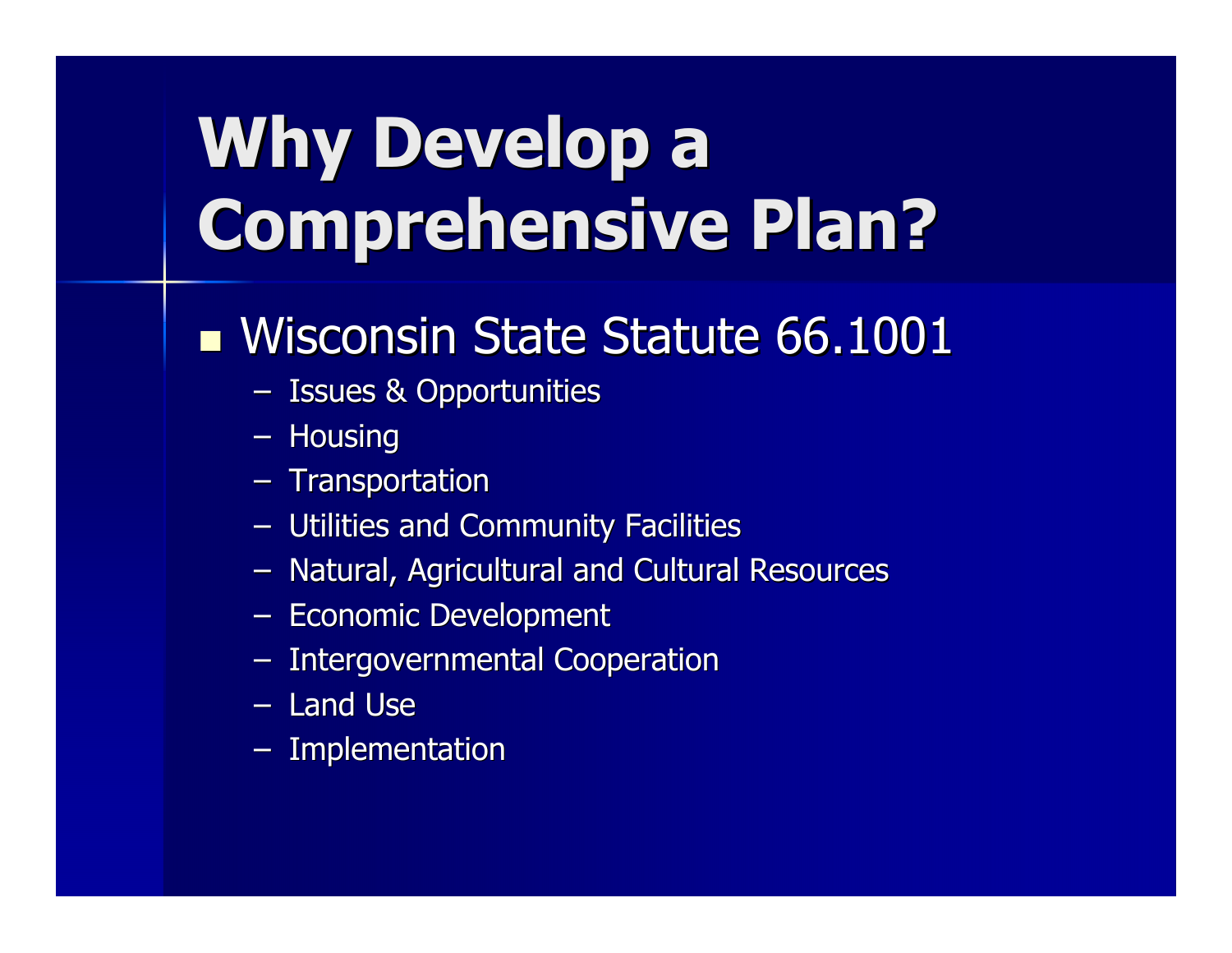#### $\Box$ Coordinated Effort

- $\mathcal{L}_{\mathcal{A}}$ Northwest Regional Planning Commission
- **Sawyer County-University of Wisc. Extension**  $\overline{\phantom{a}}$
- **Sawyer County Development Corporation**  $\blacksquare$
- 0 County Departments

 $\blacksquare$ **Others**  $\mathcal{L}_{\mathcal{A}}$ – local units of<br>mant, interest a government, interest groups, etc.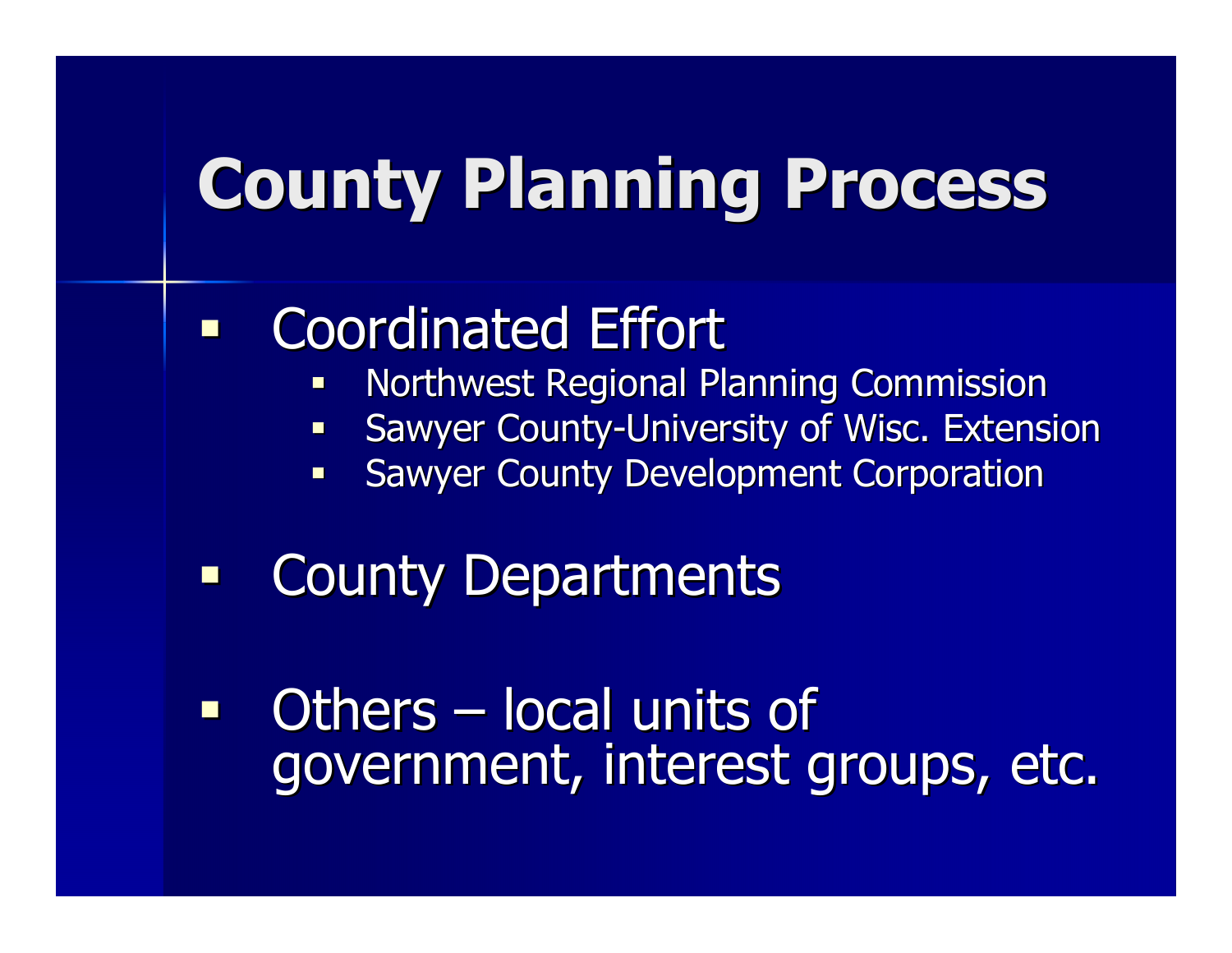- $\Box$ • Recommended by jurisdictions, appointed by<br>County Board Chairman – 16 members (6  $\mathcal{L}_{\mathcal{A}}$  16 members (6 provided no response)
- $\Box$ Committee members are key to providing their representing unit of government with information on the development of the county plan and in bring information back to the Committee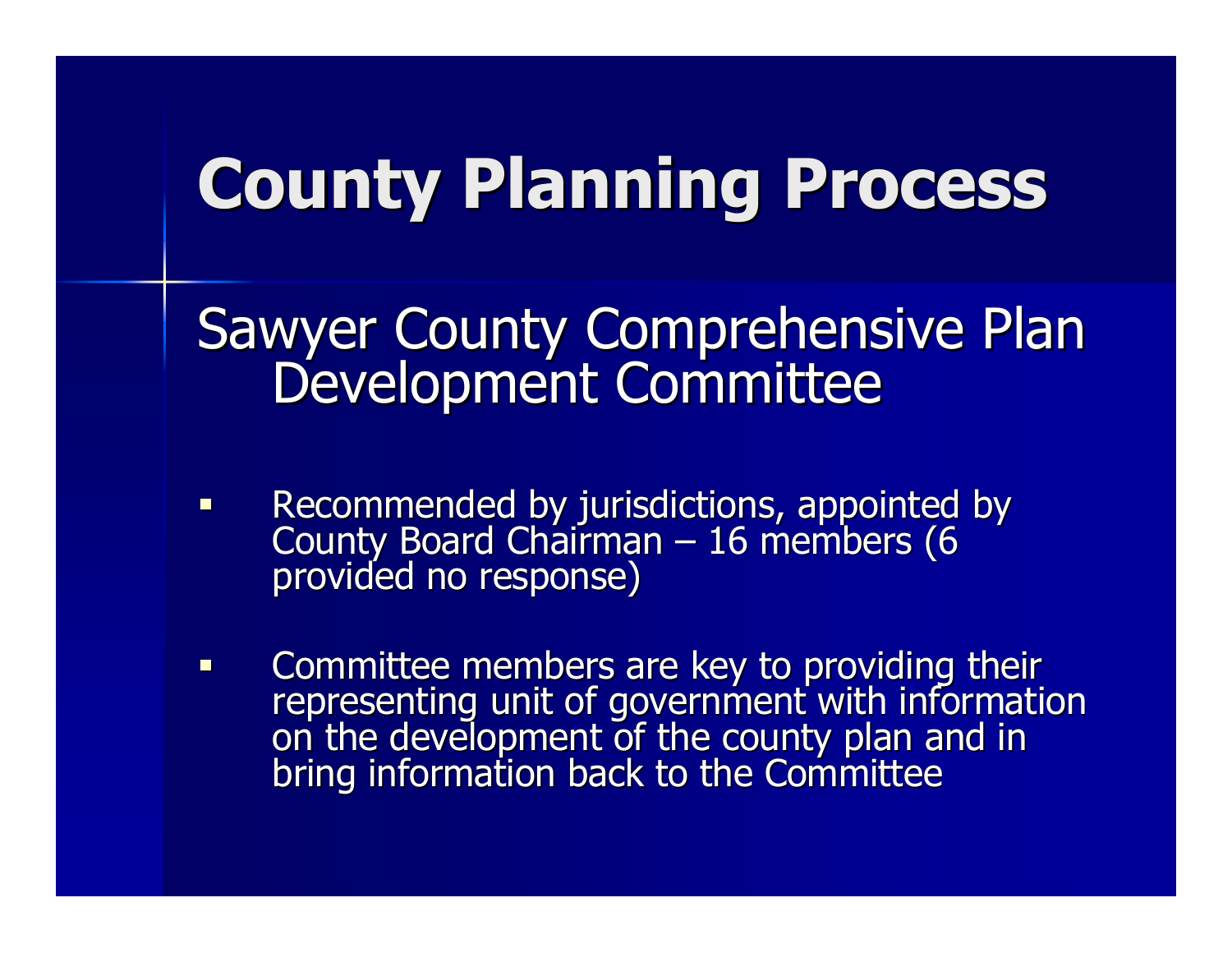- $\blacksquare$ Committee will meet 7-8 times over 2008-2009
- $\blacksquare$ Plan facilitators will bring information to the committee for input and discussion
- **Technical Work Groups representing county** departments and others will be used to develop primary plan elements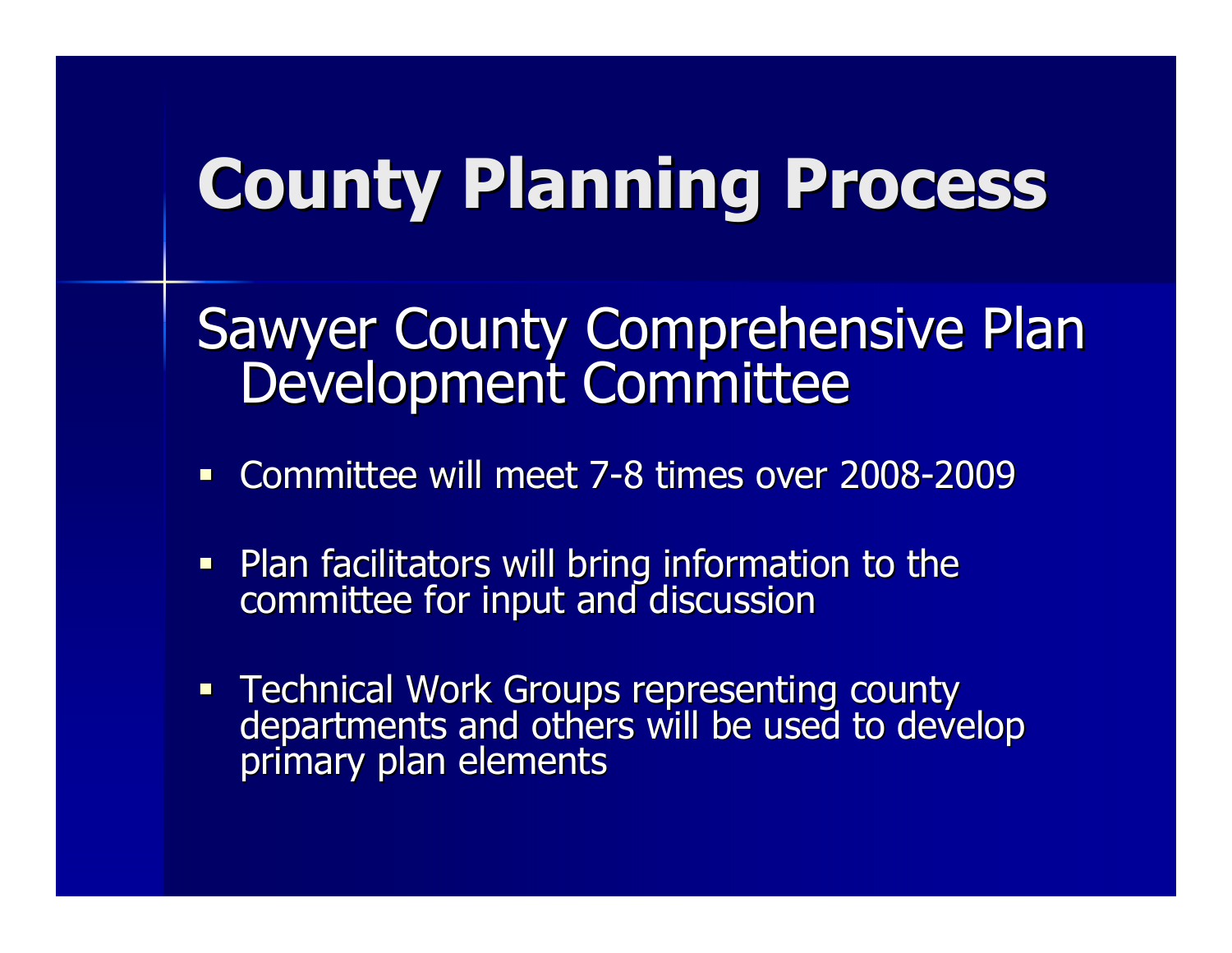- $\blacksquare$  Throughout the plan process public encouraged to participate
- $\blacksquare$ Committee will recommend draft plan to Zoning in mid 2009
- Zoning Committee Sets Public Hearing(s)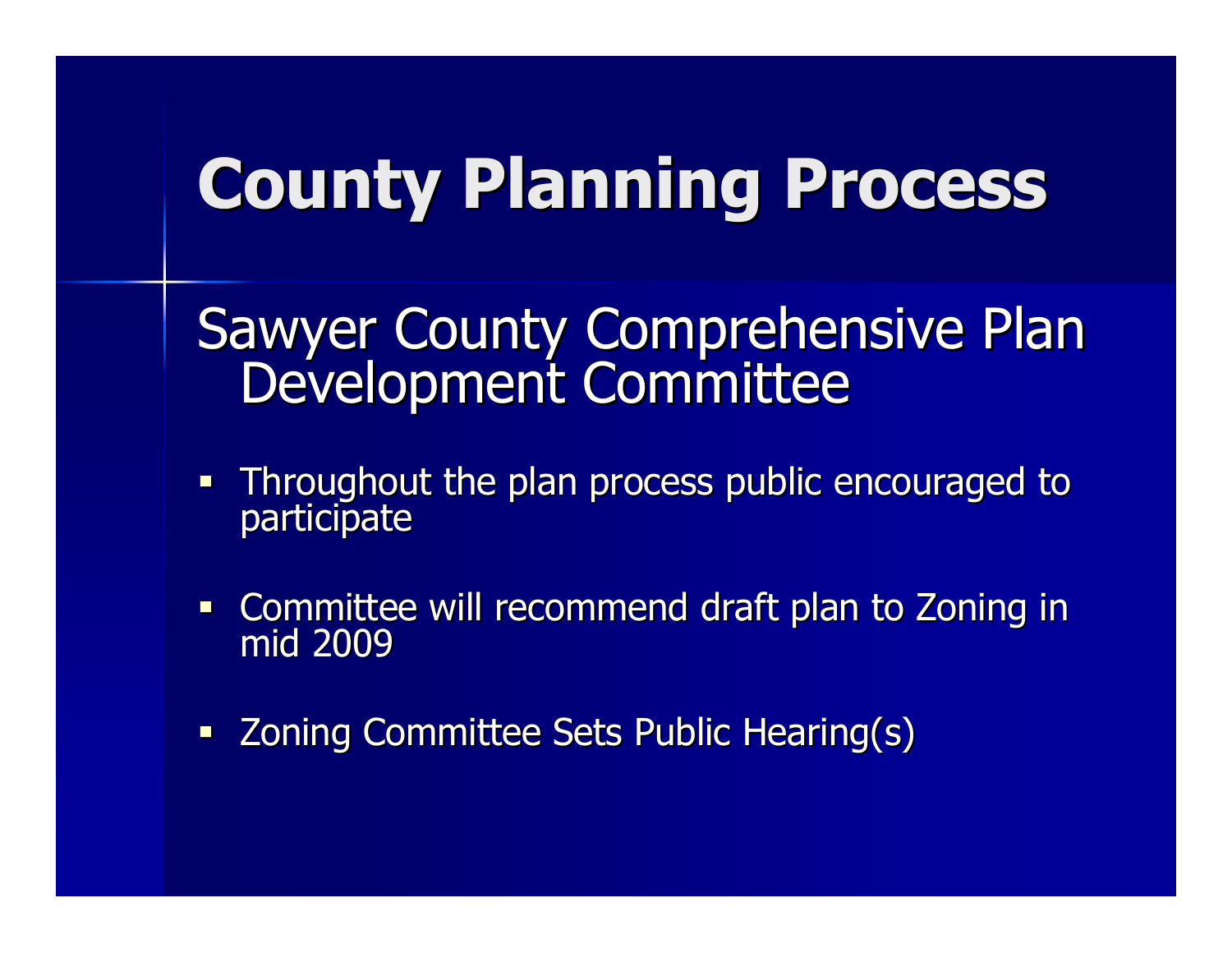- $\blacksquare$ **Zoning Committee holds Public Hearing(s)**
- $\Box$ Zoning Committee reviews public comments
- $\Box$ Changes recommended (if any)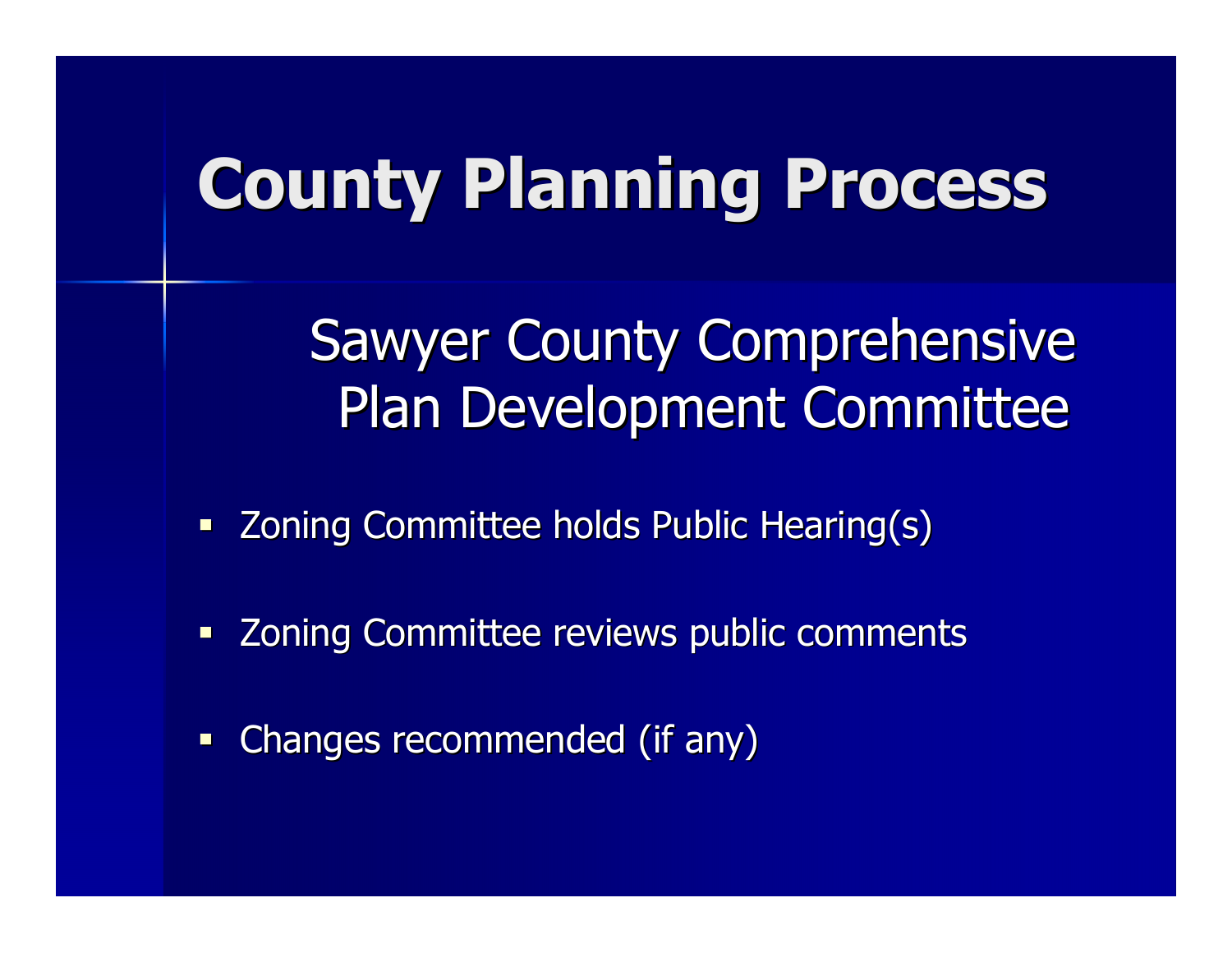Sawyer County Comprehensive Plan Development Committee

 $\Box$ Zoning recommends final draft to County Board

 $\Box$ County Board Considers Adoption mid-late 2009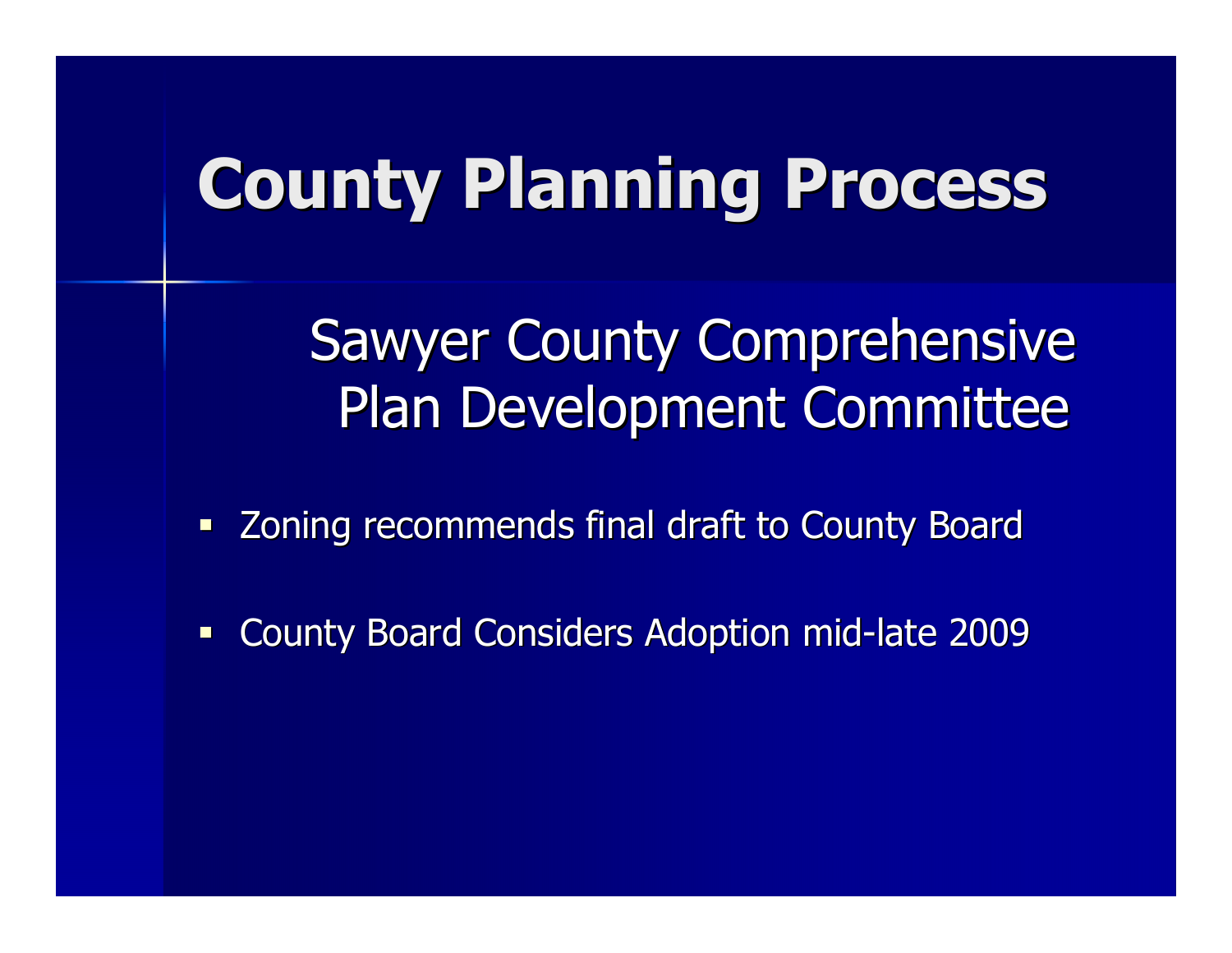### County Issues Identification

- 1.Topics Mirror Chapter Headings
- 2. Consider responses relating to Sawyer County specific – Not individual unit of government or Tribal Nation–– Not individual unit of<br>Erikal Nation
- 3.Reponses due by January 25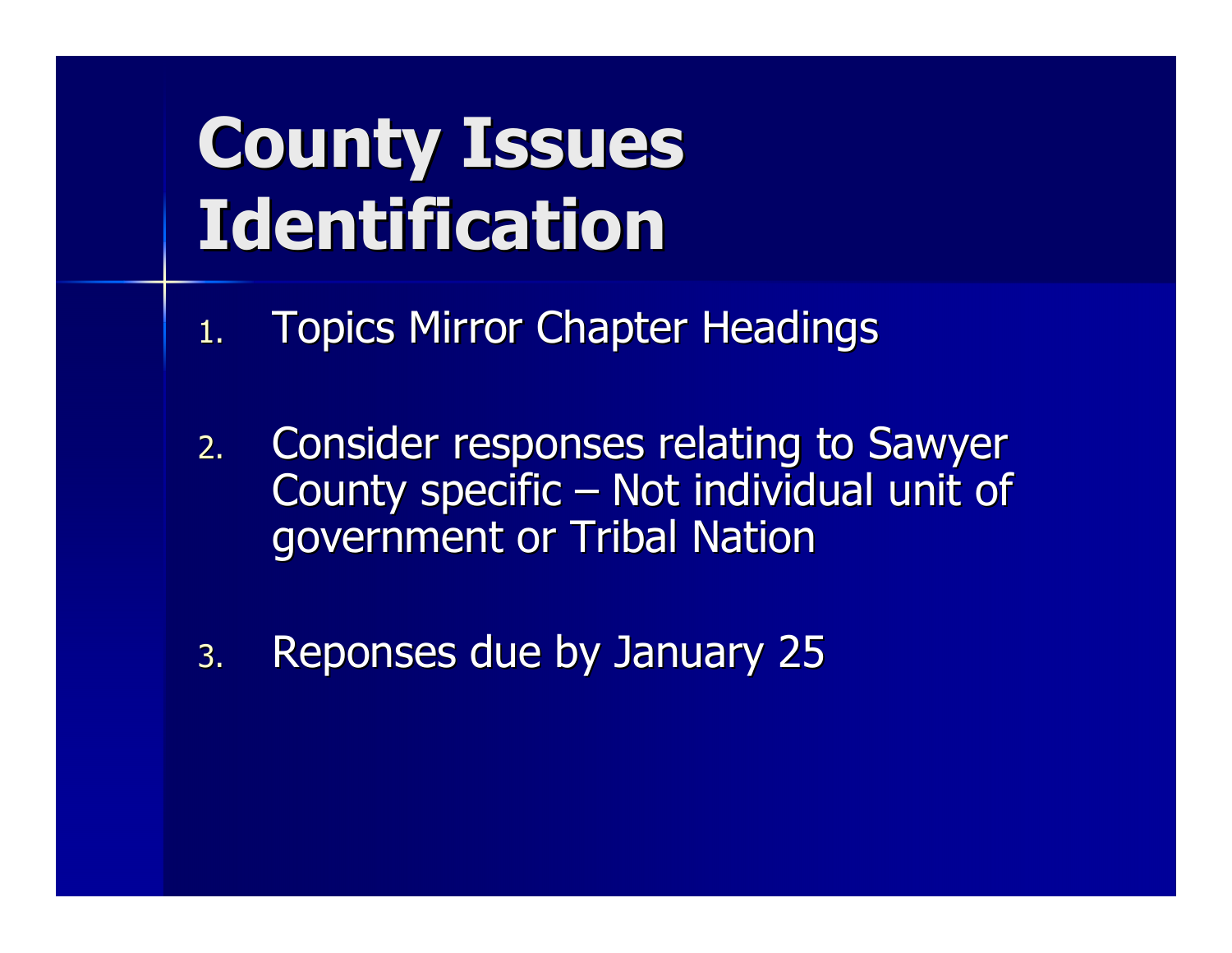### Sawyer County SWOT

- 1. County related Strengths, Weaknesses, Opportunities & Threats
- 2. Consider responses relating to Sawyer County specific – Not individual unit of government or Tribal Nation–Not individual unit of
- 3.Reponses due by January 25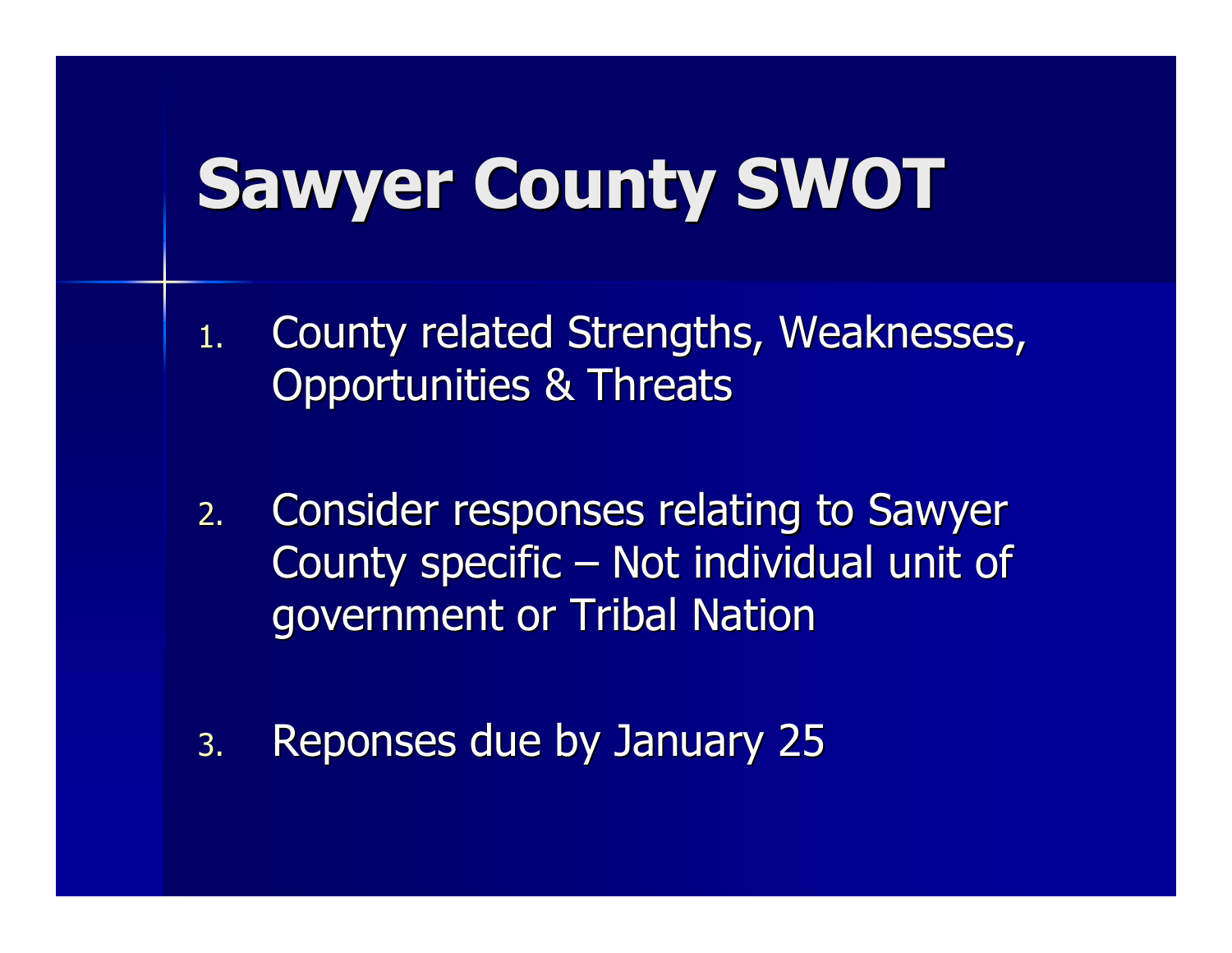### Survey Development

 $\mathbb{R}^2$ **Survey tool to be developed based on Survey tool to be developed based on** responses to "County Issues" and "SWOT" responses.

 $\mathbb{R}^2$ **Real Property Tax Data Base** 

 $\mathbb{R}^2$ Nearly 39,150 parcels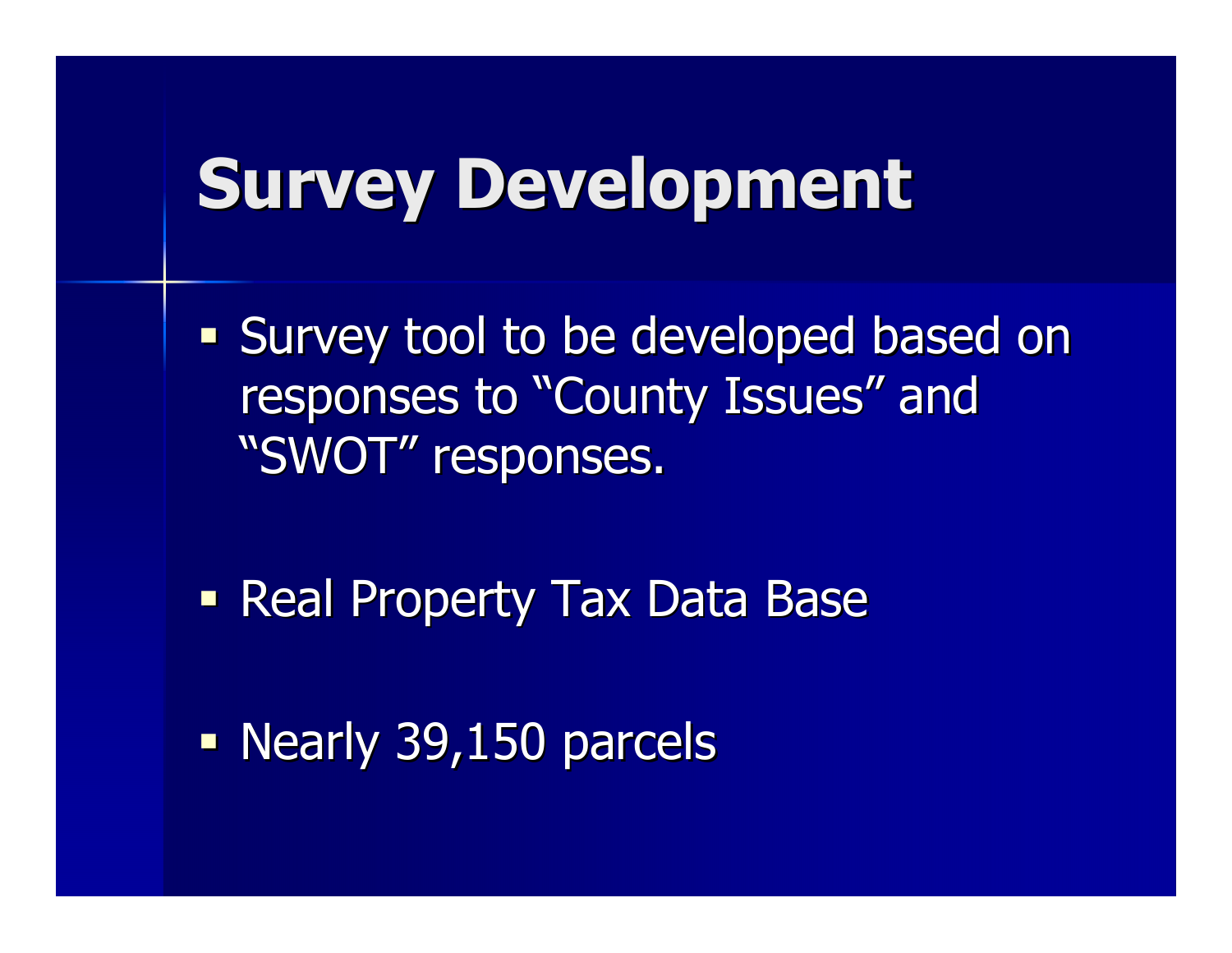# County Public Participation Plan

- •• Governing body shall adopt written procedures that are designed to foster public participation
- •• Public Participation Plan to be forwarded to Committee for review prior to next meeting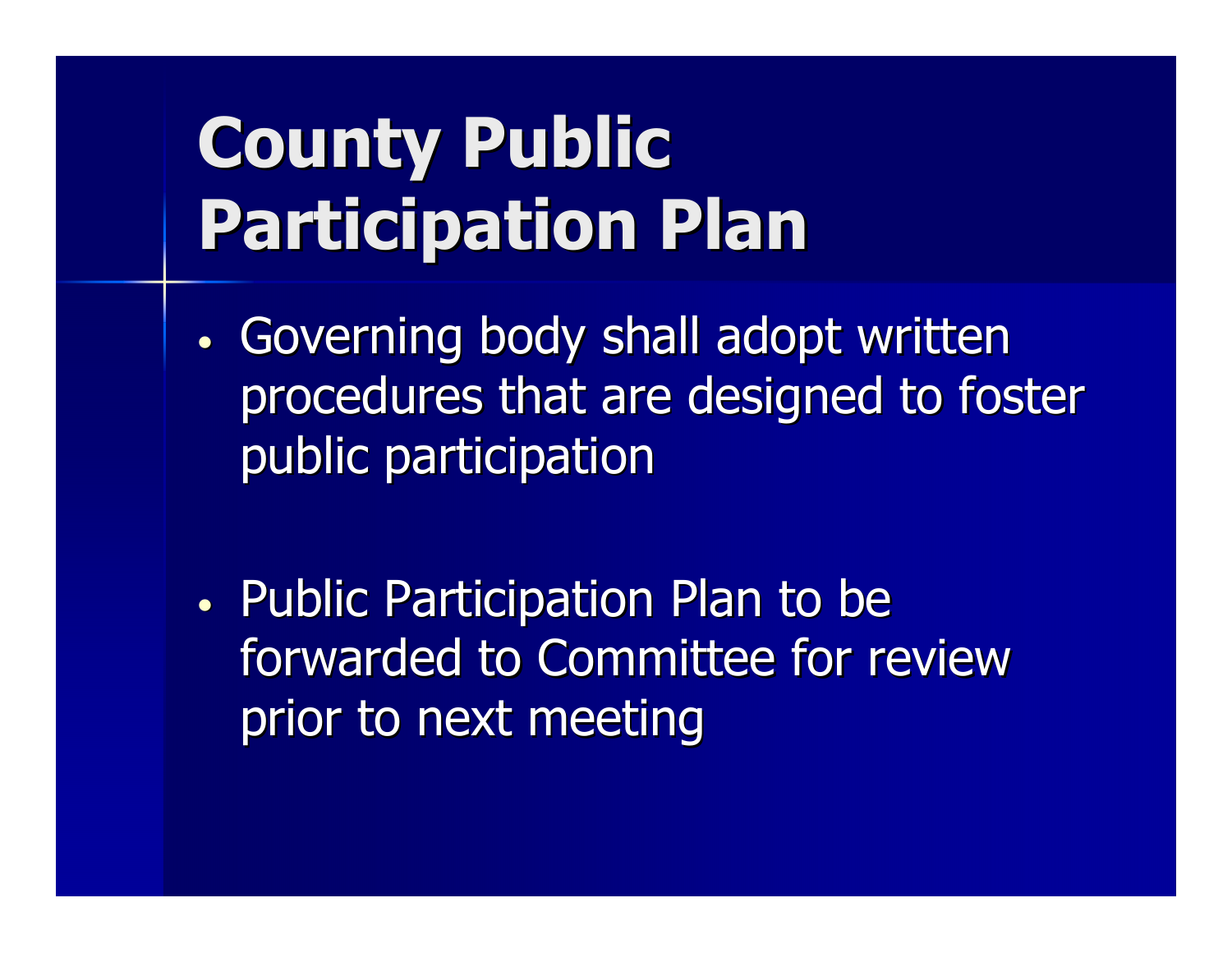### Sawyer County Comprehensive Plan Development Committee **Schedule**

-■ Committee to meet during 2008-2009 approximately 7-8 times

-**Time of Meetings and Location**